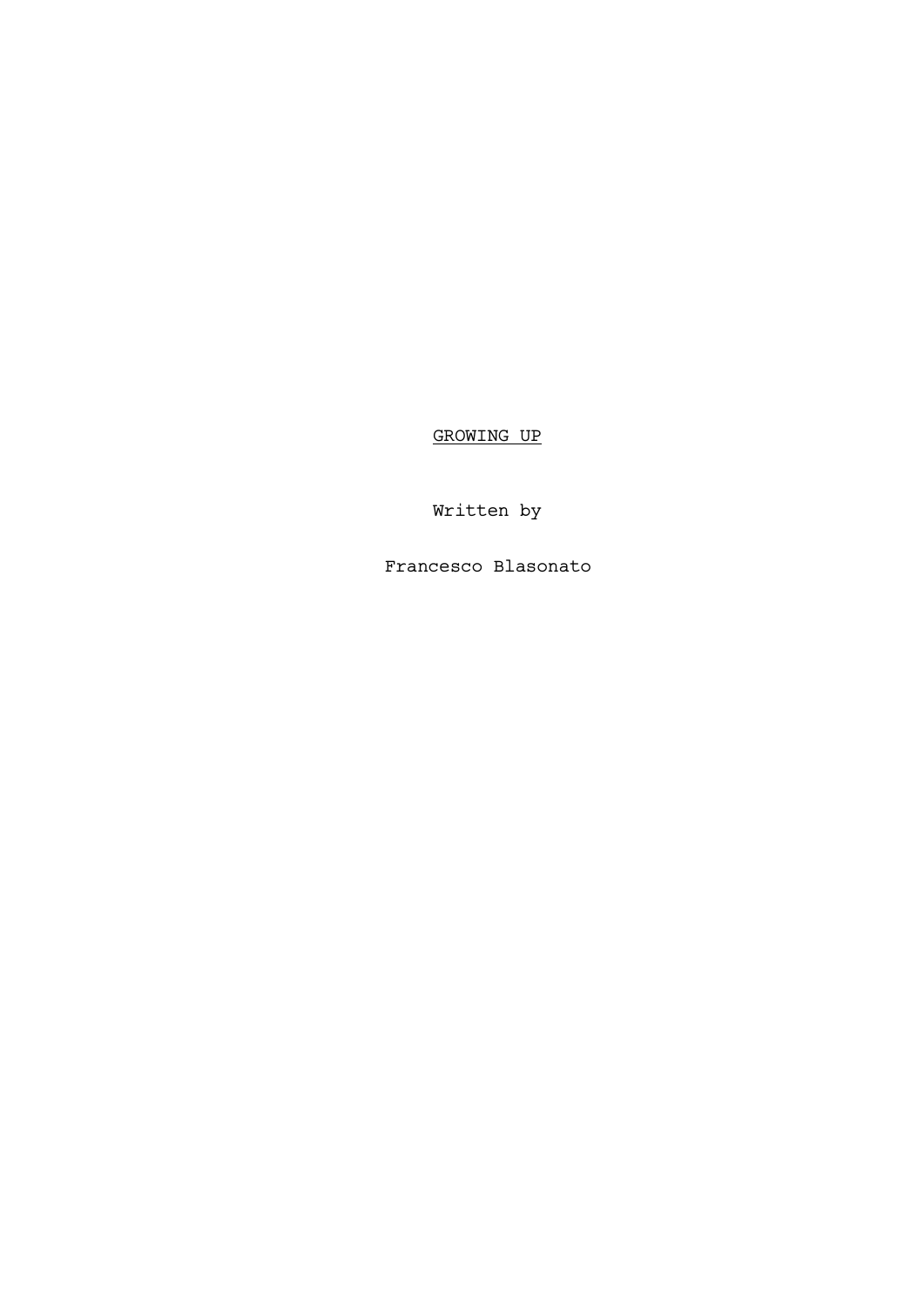INT. NURSERY, HOSPITAL - NIGHT

A NEW BORN BABY opens its eyes.

Blurry, bright lights.

It closes its eyes. We hear CRYING from the other new born babies in the nursery.

It opens its eyes again and sees two figures, blurry. They slowly become clearer...a man and a woman - the parents -CYNTHIA and FRED JONES (30's).

Cynthia looks over at Fred and smiles.

Fred smiles in return, reaches his arm out and rests his hand lightly on Cynthia's.

She starts to CRY and leans in toward Fred. He slowly pulls her in from the waist and their foreheads lightly touch. Their first child. A moment that no one forgets.

INT. HOME, BEDROOM DOOR/HALLWAY - DAY

Fred straightens up a sign that hangs on the outside of a bedroom door. It reads "Michael" in big blue letters.

Fred takes a step back to see if it's straight.

He walks up to it and tilts it a bit more to the right.

He steps back again.

Cynthia walks up and stands next to him. They both look at the sign then at each other. They smile and nod. Its perfect.

INT. HOME, LOUNGE ROOM - DAY

Cynthia is feeding Michael with a bottle. She has a big smile on her face as she stares down at her son.

She finishes up and BURPS him.

She sets him down in a basinet.

She sets a timer for three hours and puts it down. TICK...TICK.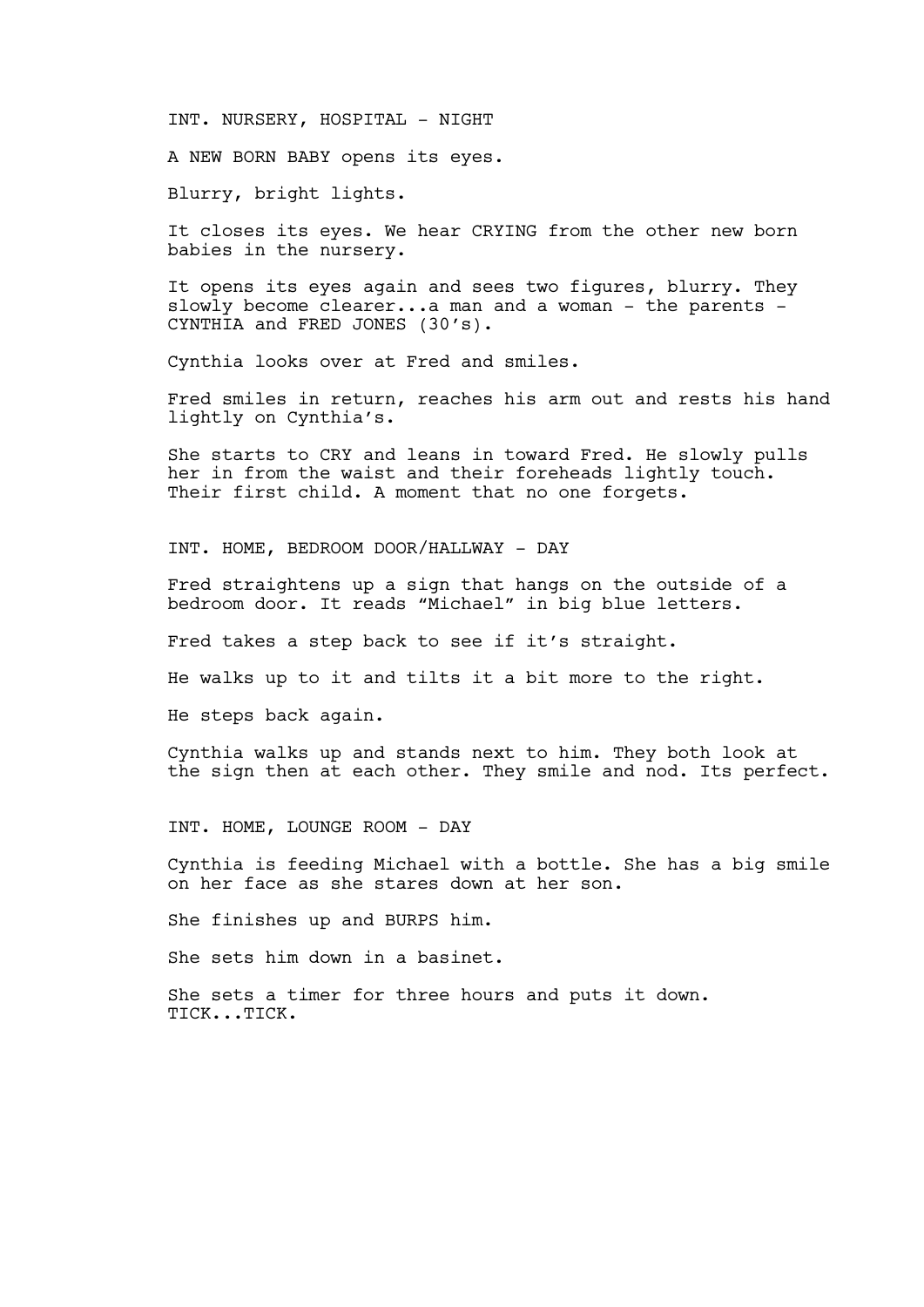INT. HOME, LAUNDRY - SAME Cynthia is putting clothes into the washing machine when...BUZZZ. The timer goes off. INT. HOME, LOUNGE ROOM - CONTINUOUS Cynthia picks up Michael and starts feeding him again. She's still smiling in wonder at her son. Burps him. Sets him down. Sets the timer again for three hours. INT. HOME, KITCHEN - CONTINUOUS Fred and Cynthia sit down to eat a lovely dinner when...BUZZZ. CRYING. Cynthia, this time a little more annoyed stands up. INT. HOME, MICHAEL'S BEDROOM - CONTINUOUS Cynthia feeds him. Burps him. Sets him down and... Sets the timer for three hours. INT. HOME, BEDROOM - CONTINUOUS Fred and Cynthia in bed with sleep masks on. CRYING from Michael's room. The BUZZER goes off. INT. HOME, MICHAEL'S BEDROOM - CONTINUOUS Cynthia stumbles in, tired, like a zombie. She picks Michael up and feeds him.

2.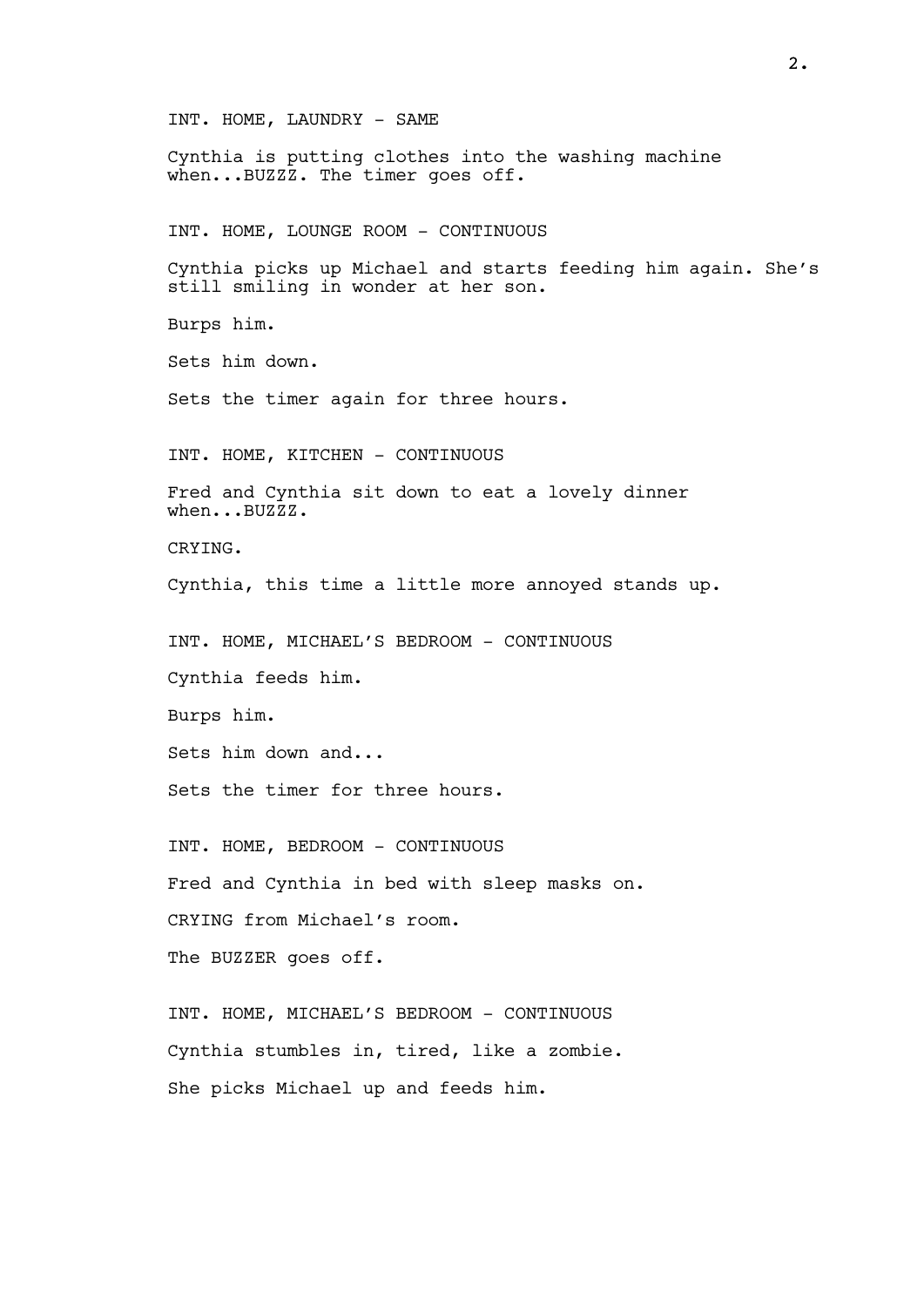Silence as Michael goes to town on the bottle and Cynthia stares into the abyss wondering what she's gotten her self into.

INT. HOME, LOUNGE ROOM - 2 YEARS LATER

Michael, now 2 years old is sitting on his bottom looking up at his parents.

Fred and Cynthia look back at Michael with big smiles on their faces nodding.

Michael slowly gets to his feet and tries to stand. He wobbles for a moment before regaining his balance. He takes one step and...PLOP, falls flat on his bum.

Fred and Cynthia are still nodding and smiling.

Michael stands again. One step, two step...very slowly three steps.

Cynthia and Fred look at each other in joy and hug.

Michael walks around the lounge while his parents watch on.

SERIES OF SHOTS:

Michael walking, about to trip over a cord. Cynthia grabs him.

Michael standing at the pantry and opening the door. Fred grabs him.

Michael reaching, stretching for a bowl on the counter. He reaches it. It tips over and flour FALLS on his head. Cynthia grabs him.

Michael grabbing and pulling a chair. It starts to tip over when...Fred grabs him.

EXT. HOME, DRIVEWAY - 5 YEARS LATER Michael, 7, sits on a bike. Fred straps a helmet on really tight. Fred straps knee pads on really tight then... Checks the helmet again and makes it tighter. Fred straps elbow pads on tight.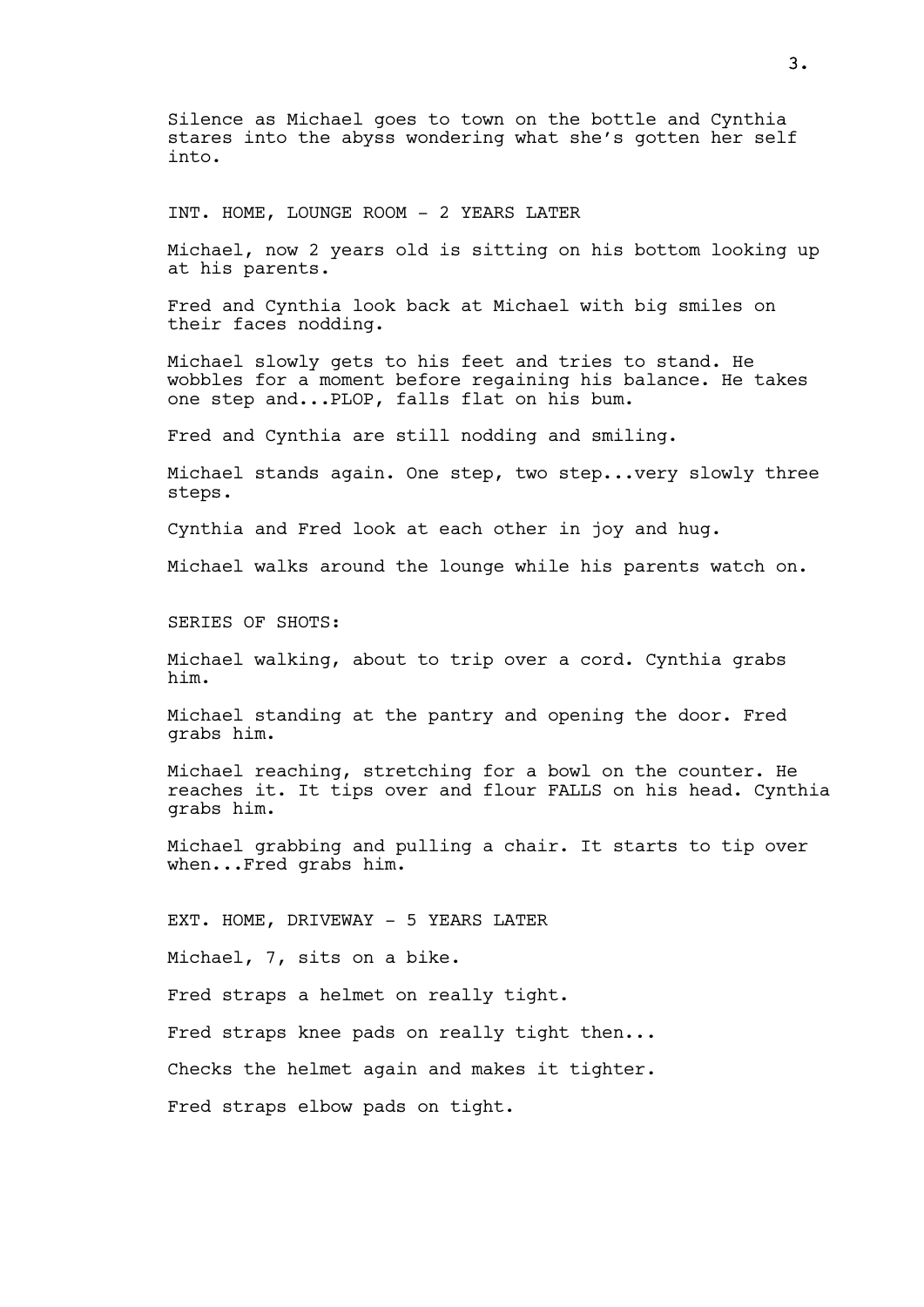Michael looks up at the sky in frustration and SIGHS.

Fred gets a screwdriver and tightens the training wheels.

After what seems like an eternity Fred gives the thumbs up to Michael.

Michael stares back blankly...annoyed.

INT. HOME, KITCHEN - 5 YEARS LATER

Cereal in a bowl on the table.

Cynthia finishes making Michael's lunch.

Michael, now 12, rushes in and kisses mum on the cheek.

Michael GOBBLES down the cereal, grabs his lunch and heads toward the door where Fred waits for him.

SERIES OF SHOTS:

Michael, 13, rushes in to the kitchen, kisses mum, eats breakfast, grabs lunch and heads off.

Michael 14, rushes in to the kitchen, kisses mum, eats breakfast, grabs lunch and heads off.

Michael 15, walks in, ignores mum, eats breakfast, grabs lunch and heads off.

Michael 16, slowly walks into the kitchen, ignores mum, picks at his breakfast, grabs his lunch and heads off.

Michael 17, walks past the kitchen angrily and BANG! Out the front door.

Cynthia alone in the kitchen, starts to CRY. We hold for a moment.

EXT. UCLA, ENTRANCE - DAY

Michael, 18, looks up with a big smile at the UCLA sign.

INT. UCLA, LECTURE HALL - CONTINUOUS

Michael is seated in a class full of students. He looks over to his right and sees a BEAUTIFUL BLONDE.

He TEARS out a piece of paper from his book and writes: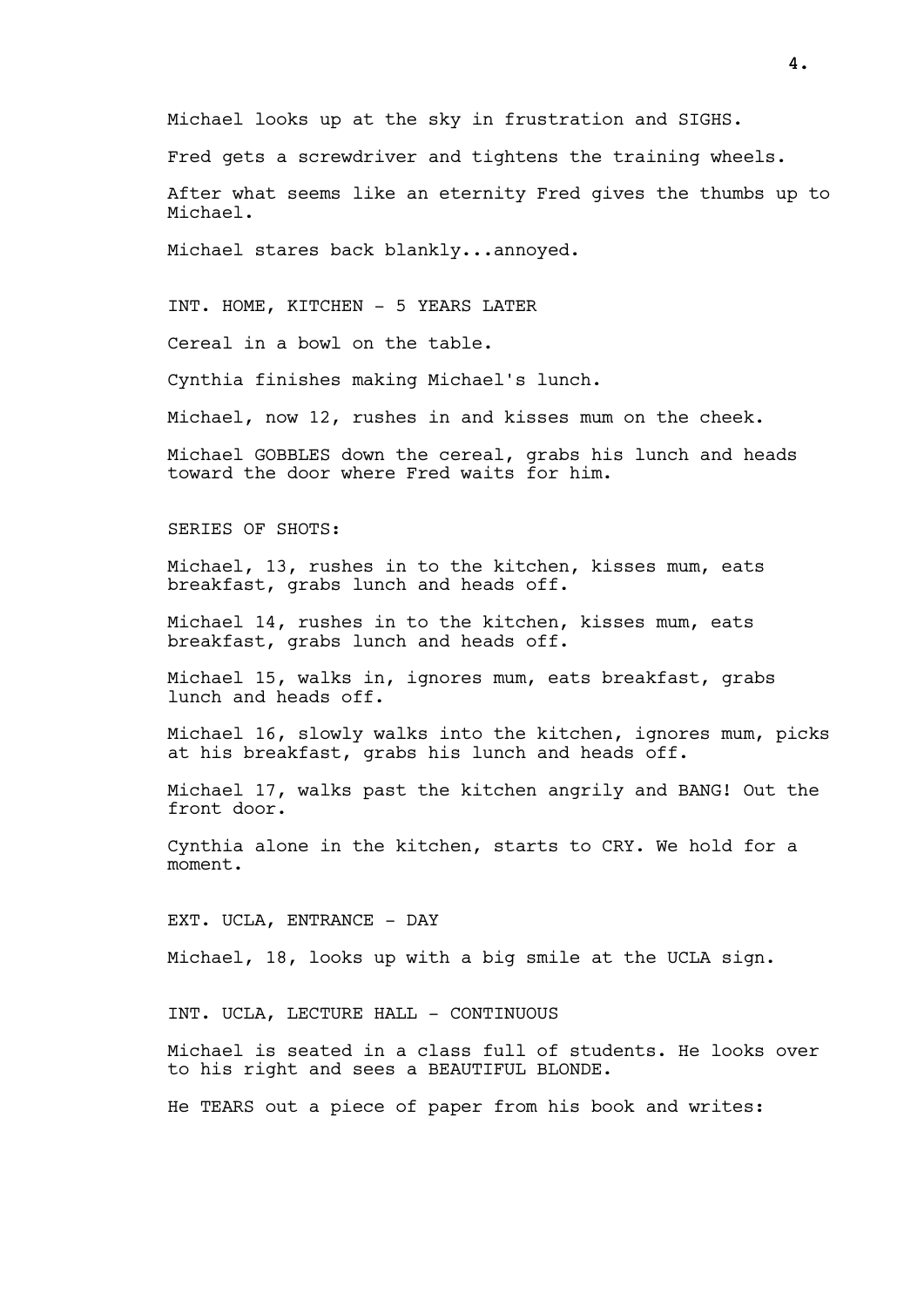"You're cute, my name is Michael".

The note gets passed down the aisle until it reaches the blonde. She open's it and giggles. She writes on the note. Note being passed back down the aisle. Michael opens it. It now reads: "You're cute too. My name's Jenna. Coffee?" Michael and Jenna look at each other and smile. SERIES OF SHOTS: Michael and Jenna having coffee laughing. Michael and Jenna watching a scary movie at the theatre. Michael and Jenna making out in a car. Michael and Jenna at graduation day throwing their hats in the air. Michael and Jenna standing at the chapel getting married. Michael and Jenna posing for a picture in front of their new home. A sold by sign sticks out of the ground. All is well. INT. MICHAEL AND JENNA'S HOME, KITCHEN - NIGHT Michael, now 22, reads the jobs section of the newspaper nothing. He turns to the front page of the newspaper. HEADLINE: "Economic crisis forces population into survival mode - Jobs scarce" Michael puts his hand on his forehead. Jenna sits next to him, holds him and comforts him. The phone RINGS...Michael answers it. A moment of silence. Michael hangs up.

He sits back down next to Jenna and starts to SOB in her arms.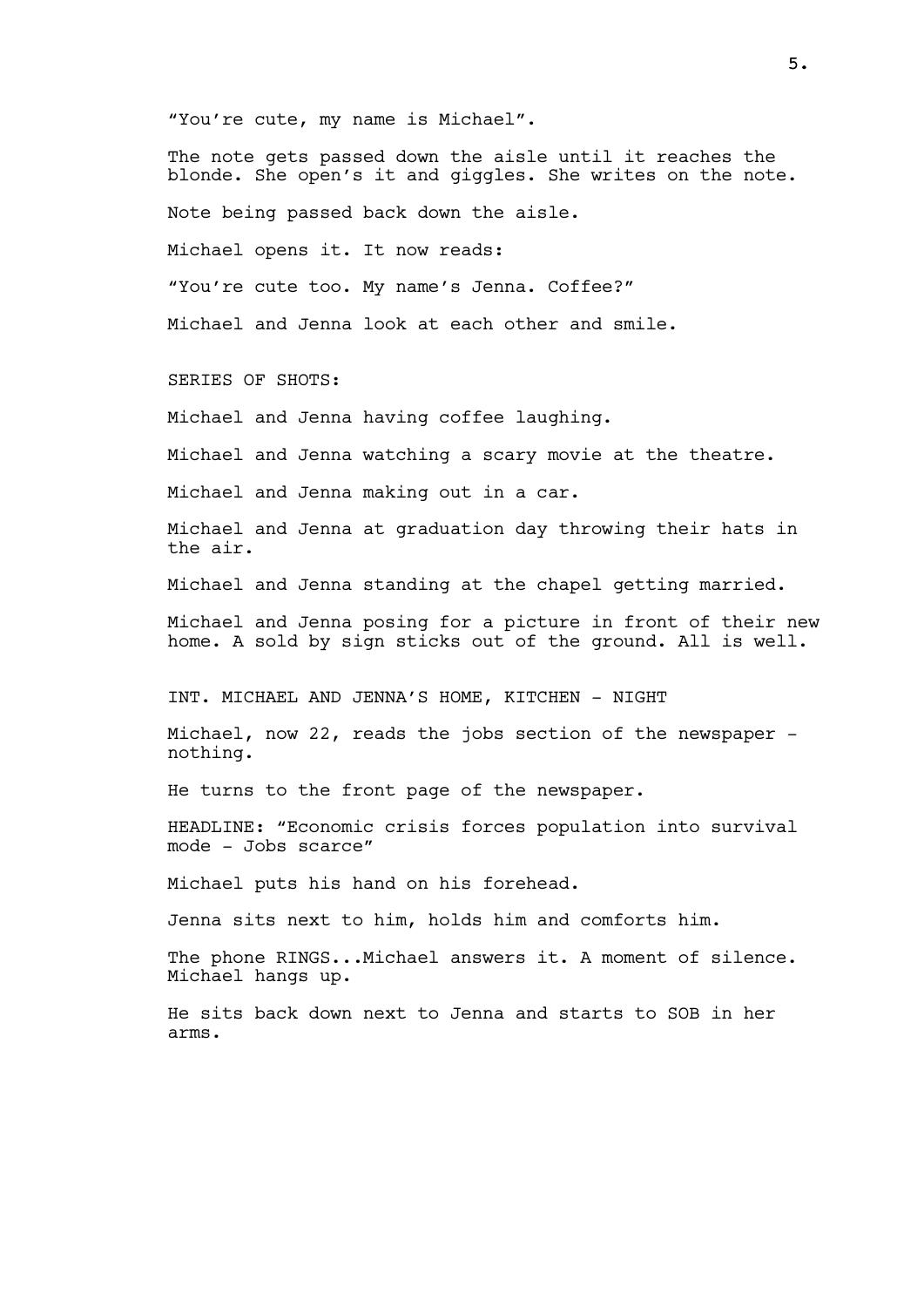INT. HOSPITAL, WAITING ROOM - NIGHT

Michael, Jenna and Fred are seated holding hands in the waiting room.

A doctor enters the room.

They all stand quickly, anxious and nervous.

The doctor has a sombre look on his face. He puts a hand onto Michael's shoulder, shakes his head - no - then leaves the room.

Michael BURSTS into tears.

EXT. CEMETARY - DAY

Michael, holding flowers, kneels in front of a tombstone that reads:

"Here lies Cynthia Jones, daughter, wife, mother. May she rest in peace".

He SOBS lightly then places the flowers next to the grave.

His father, Fred walks up behind him and rests his hand on Michael's shoulder.

Michael stands and they hug.

INT. MICHAEL & JENNA'S HOME, LOUNGE ROOM - ONE WEEK LATER

Michael lies on the couch, in a singlet. He now has a beard. His hair is not combed.

Jenna walks in, nervous, hiding something behind her back. She looks at Michael for a bit.

He looks back, defeated, over life.

She walks up to him. Pulls out an A5 sized envelope and hands it to Michael.

He sits up. Opens the envelope and pulls out a scan.

He looks at it...it's an ultrasound.

He looks closer to notice a tiny black dot in the middle.

He looks up half smiling at Jenna.

She nods, smiles back and starts to tear up. They embrace.